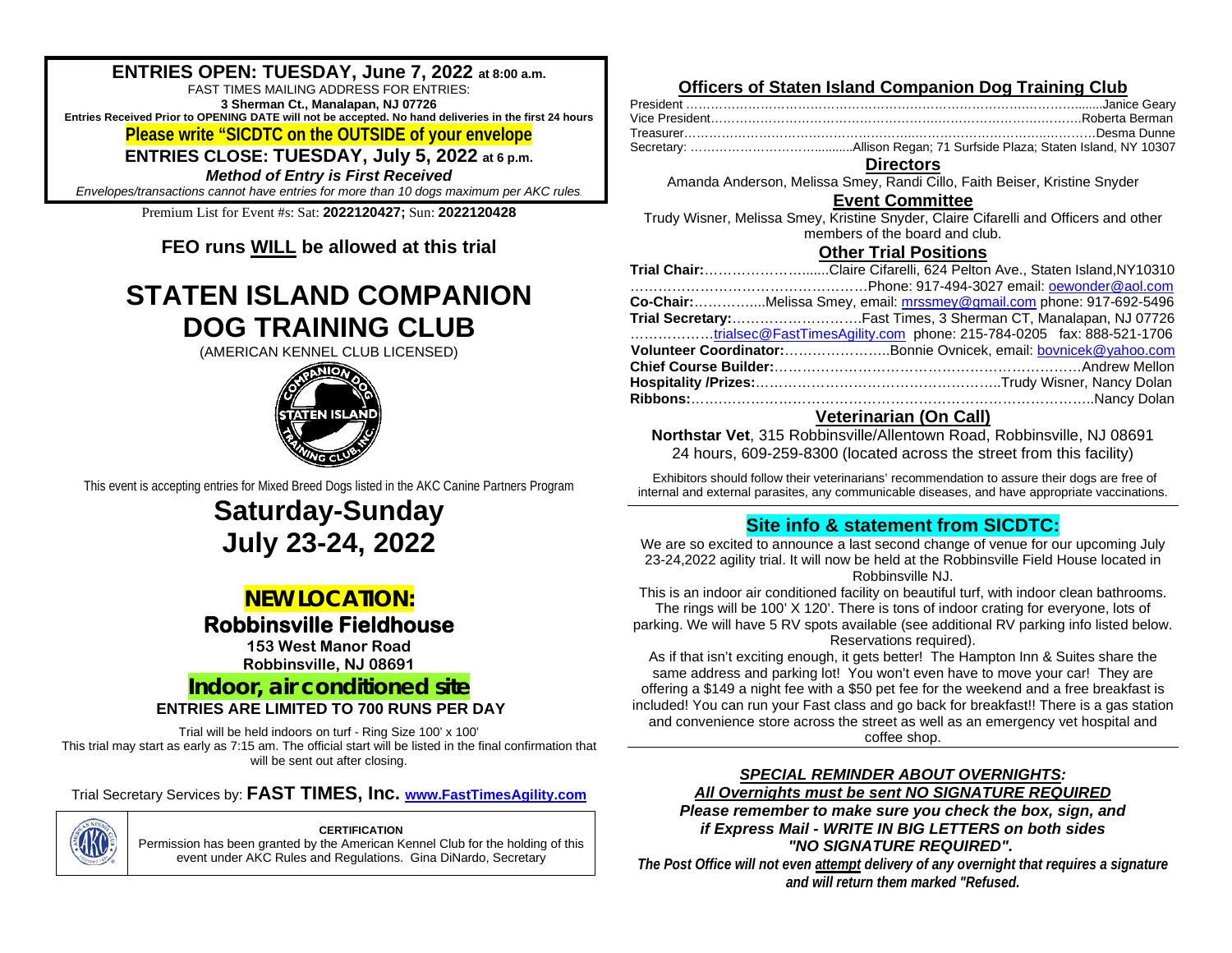### **JUDGES**

#### **Zach Davis (VMO):** 295 York Street Apt 1D, Jersey City, NJ 07302 **Lavonda Herring:** 51 Duncan Rd. Lagrangeville, NY 12540

Exhibitor set up time will be determined based on site activities. Please refer to the final confirmation for set-up times.

### **DOES NOT NECESSARILY REFLECT ORDER CLASSES OR JUMP HEIGHTS WILL BE RUN. But we**

**try to stick to this schedule. We will not know for sure until after the trial closes. Judges assignments below include A, B and Preferred** 

| Electronic timing will be used in all rings |                    |  |  |
|---------------------------------------------|--------------------|--|--|
| Saturday 4-24C"                             |                    |  |  |
| <b>Zach Davis</b>                           | Lavonda Herring    |  |  |
| Ex/Mas STD                                  | All levels of Fast |  |  |
| <b>Premier STD</b>                          | Premier JWW        |  |  |
| Open STD                                    | Ex/Mas JWW         |  |  |
| Novice STD                                  | Open JWW           |  |  |
| T <sub>2</sub> B                            | Novice JWW         |  |  |
| Sunday 24C-4"                               |                    |  |  |
| Lavonda Herring                             | <b>Zach Davis</b>  |  |  |
| Ex/Mas STD                                  | All levels of Fast |  |  |
| <b>Premier STD</b>                          | Premier JWW        |  |  |
| Open STD                                    | Ex/Mas JWW         |  |  |
| Novice STD                                  | Open JWW           |  |  |
| T2B                                         | Novice JWW         |  |  |

All Dogs MUST be on leash at ALL times when on the grounds, except during competition or in designated warm-up areas.

### .**VENDORS**

Limited Vendor Space is Available. For More Information, please contact Trudy Wisner by email: [wisnertrudy@yahoo.com](about:blank)

### **FOOD & BEVERAGES**

No food concessions available onsite. There is water available at the site.

#### **SHOW PHOTOGRAPHER**

There will be no photographer at this event.

#### **OBSTACLES**

Obstacles will meet the specifications for obstacles in the current edition of the Regulations for Agility.

#### **EQUIPMENT**

The equipment for this event is being provided by M.A.D. Agility Equipment, 390 Summit Road, McClure, Pa 17841. All equipment will be available for sale at the end of the event. If you are interested in a specific item, it requested that you reserve it ahead of time. For more information - 717-543-5693 or email [madagility@verizon.net.](about:blank)

### **Covid restrictions may apply. Please see final confirmation for details. We cannot predict what precautions will need to be in place at the time of this event.**

### **MAKE ALL CHECKS & MONEY ORDERS payable to FAST TIMES**

**ENTRY FEE: \$27.00** for the first entry of a dog**; \$17.00** for each additional entry per same dog per day; (Includes a \$3.50 AKC recording for first run and \$3.00 for each additional run) Envelopes/transactions cannot have entries for more than the (10) dogs maximum.

**\*\*BOUNCED CHECK FEES: A \$30 fee will be charged for most bounced checks. Additional fees will apply for checks returned due to exhibitor negligence (ie: stop payment, insufficient funds, closed account). Repeat offenders & exhibitors deemed untrustworthy will have to pay with a money order.** 

#### **Trial is LIMITED to 700 runs per day.**

**OPENING DATE** for entries **is TUESDAY, June 7, 2022 @ 8:00 AM**

**CLOSING DATE** for entries is **TUESDAY, July 5, 2022 @ 6:00 PM** after which entries cannot be accepted, cancelled or substituted except as provided for in Chapter 11, Section 6 of the Dog Show Rules and in Chapter 1, Section 13 of the AKC Agility Trial Rules and Regulations.

**MAIL ALL ENTRIES** to **Fast Times c/o SICDTC July,** 3 Sherman Ct., Manalapan, NJ 07726.

 **\***Emailed or faxed entries **MAY** be accepted only in the last 48 hours before the trial closes if run limits have not been reached. Please email us for more information, but do not wait until the last minute to enter. Additional fees may apply.

### **REFUNDS**

**REFUNDS:** There shall be no refunds for entries withdrawn after the closing date (except for the reasons listed below). No entry fee will be refunded if the trial cannot open or be completed by reasons of riots, civil disturbances, fire, an act of God, public emergency, act of public enemy, or any other cause beyond the control of the event organizing committee. No entry will be refunded in the event a dog is absent, disqualified, excused from competition by the action of the Trial Committee regardless of the reason for such dismissal. There is a \$5.00 processing fee for **ANY** refund check that is written. **No refunds for overpayments \$10 or less**

#### *Sick dogs:*

Sick dogs will get a 50% refund of entry fees. **A veterinarian's note AND a copy of the Final Confirmation is required** and must be received by the **TRIAL** 

### **SECRETARY via email or fax BEFORE the first day of the trial**.

Any dog diagnosed, prior to the first day of the trial, with Kennel Cough or K9 Influenza, **AND** any other dog domiciled at the same residence, even if they are not yet affected, will receive a refund. A veterinarian's note for the affected dog and the confirmation

letters for **ALL** the dogs must be received by the **TRIAL SECRETARY via email** 

### **or fax BEFORE the first day of the trial.**

#### *Bitches in season:*

Bitches in season are not eligible to participate in agility trials. Entry fees will be refunded less a \$5.00 processing fee.

To receive a refund **NOTIFICATION MUST** be given to the trial secretary **PRIOR TO THE START OF JUDGING** on the first day the bitch is entered. Written verification from a veterinarian is also **REQUIRED** & must be RECEIVED with a copy of the dog's final confirmation no later than 48 hrs after the end of the trial. **Please scan & email these documents or send them via fax to 888-521-1706.**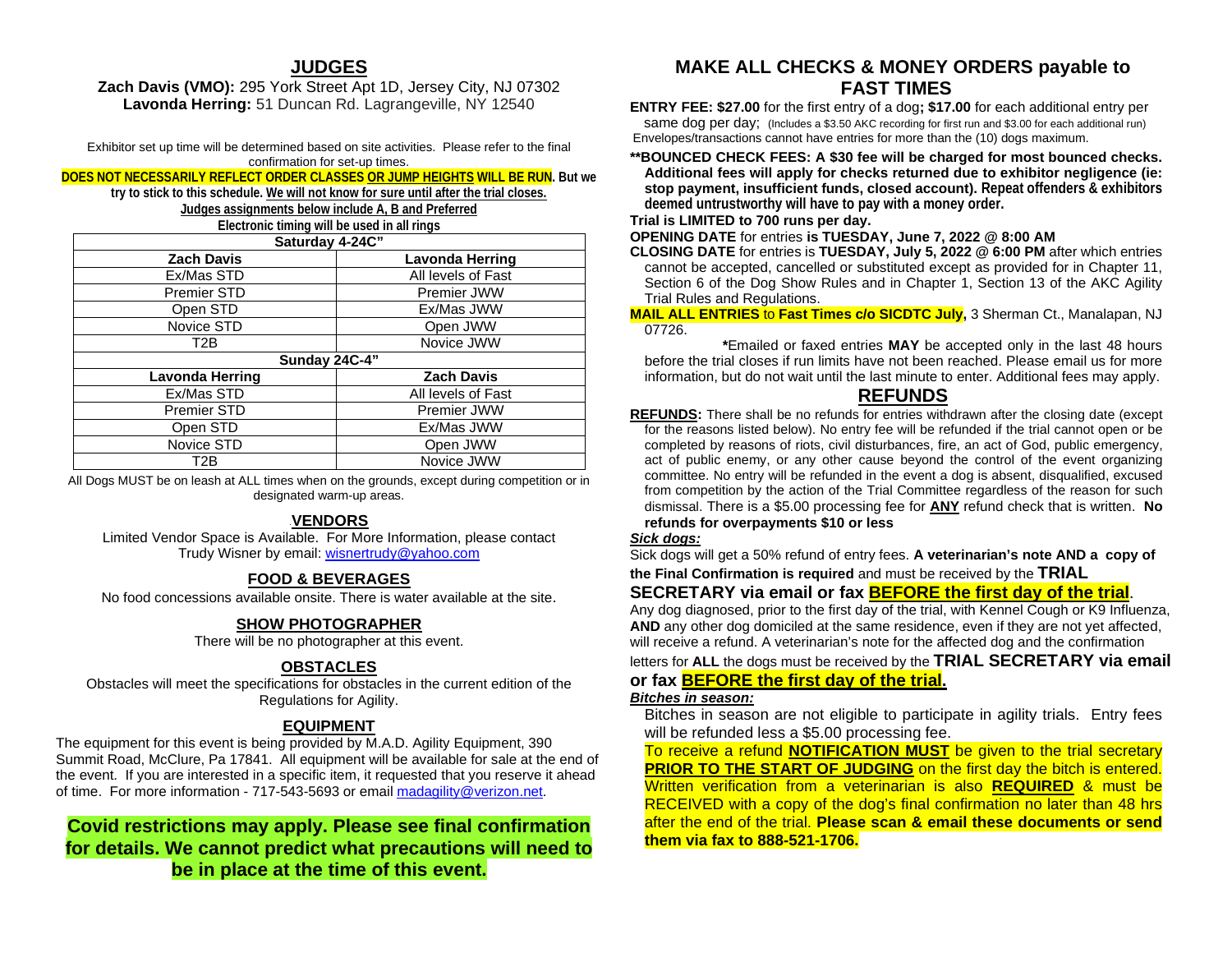### **HOTELS**

We are counting on you to be on your best behavior in order to maintain the working relationship with our motels and campgrounds. Our hard-earned reputation, as well as our ability to continue hosting trials, is certainly on the line and dependent on YOUR cooperation. We follow up on any complaints from motel owners or guests, so please report any issues to us.

- ♦ Double-check on rates & charges. Call to confirm your reservation a few days before arriving.
- ♦ Of course, as is standard agility procedure, all handlers/owners will pick up after their dogs. Please bag and dispose of dog waste properly.
- ♦ Please cover the motel's bedding with a sheet or blanket from home, whether or not you think your dog will get on the bed.

Don't EVER leave dogs unattended. Take them with you when you go out for dinner. Even the best of dogs can get carried away in a motel room without you present.

#### **The Hampton Inn & Suites**, 153 West Manor Way, Robbinsville, NJ 08691 [844-201-0873](about:blank) [ReservationCounter.com](about:blank)

They are offering a \$149 a night fee with a \$50 pet fee for the weekend and a free breakfast is included!

**Don't EVER leave dogs unattended. Take them with you when you go out for dinner. Even the best of dogs can get carried away in a motel room without you present.**

### **CAMPGROUNDS / RV INFORMATION**

There is space for 5 RVs/campers on site. There are no hookups at this location. **Advance reservations are required. Please contact Kristine Snyder** [klizsnyder@aol.com](about:blank)

### **ROUTES TO SHOW**

**From NJ turnpike south** take exit 7 A, keep right at fork I-195 E /shore points. Take exit 7 -Robbinsville. Left onto Robbinsville/Allentown road. Turn right into parking lot 153 West Manor Way.

**From NJ turnpike north** take exit 7A 195 east /Shore points. Left at fork towards Robbinsville. Left onto Robbinsville /Allentown road. Right into parking lot 153 West Manor Way.

**Please write "SICDTC JULY" on the OUTSIDE of your envelope**

Information contained in this premium takes precedence over information from any other publication.

### **MOVE-UPS**

**EMAILED MOVE-UPS:** Best thing to do is to reply to your preliminary confirmations when requesting a move up.

TRIAL NAME, Owner's Name & Dog's Call Name (already listed in the prelim confirmation) Move-up for what days (Saturday, Sunday, etc.)

Moving from (include STD, JWW or FAST)

Moving to (include STD, JWW or FAST)

Remember that you must send a **separate email** with the trial name in the subject line for **each trial move-up or cancellation**. Each trial is a separate database. Best thing to do is to reply to your preliminary confirmation when requesting a move up.

Emails sent to us regarding move-ups, cancellations, etc will be addressed on a priority basis. All correspondence will be processed within one week of receipt; however, those emails that pertain to the current trial will be processed before emails regarding trials that are scheduled for a later date.

We *always* send a reply email to all emailed cancellation requests when they are processed. We *always* send a reply email with a revised confirmation attached to all emailed move-up requests when they are processed.

*If a response is NOT received before the above deadlines* please email it again and **also** send a backup fax request. We cannot accept move-up requests verbally. All move-up requests must be emailed, faxed, or mailed. Our Fax number and phone number are always in the premium. ISP SPAM filters can cause non-delivery of emails. Just because you sent an email to cancel or to move-up – that does not mean that we received. If you do not get a reply - then it means we never got it.

#### **The move-up deadline is 6:00 p.m. the Monday prior to the trial weekend.**

Cancellation and changes to classes, except move-ups, must be made before the **trial closing date and time (see premium for exact details)**. Please remember that Fast Times and the club are not responsible for emails that do not get delivered. We will not cancel an entry after the closing date and time or make a move-up after the move-up deadline due to non-delivery of an email *request!*

**DAY-TO-DAY MOVE-UPS** are for dogs entered at a set of back-to-back agility trials and must be submitted in writing at the trial within ½ hour after the last run of the trial day for the following day(s) and **cannot be conveyed via fax, email, or verbally to the trial secretary**. **NOVICE MOVE-UPS: Dogs or Handlers having attained ANY AKC Agility Title** (Std, JWW, **OR** FAST class) **must be moved to the Nov B Classes** (Std, JWW **and** FAST classes). PLEASE LET US KNOW AS SOON AS YOU REALIZE THAT A CHANGE IS NEEDED. Once we print all of the trial paperwork on Tuesday before the trial, it is a much bigger problem to fix. This request must be made in writing at least 30 minutes before the start of the trial. This request must state the reason and justification for the change from Novice A to Novice B. The dog can also be moved up a level (Nov to Open) at the request of the owner subject to the normal move-up criteria.

### **NOTES FROM TRIAL SECRETARY**

1. Please remember to check the No Signature Required box *AND* sign that spot where you authorize them to deliver any overnight package. Our Post Office knows that we do not accept signature-required packages and they will not even attempt to deliver them. They just mark them "Refused" and return them to the sender. We never even know that you sent that package to us.

2. Remember that the Move-up Deadline for your first day of a weekend trial is ALWAYS **Monday at 6 pm prior to the trial weekend**. Please send those move-ups in right away. 3. Please review the section about Move-ups as we have added more clarification about requesting move-ups before and at the trials.

4. With all the paperwork we handle, mistakes are inevitable. We send out both Preliminary Confirmations and Final Confirmations. PLEASE read these and double check that all the information is correct. Having to change Gate boards, scribe sheets and computer records the day of the trial or the week of the trial is very difficult.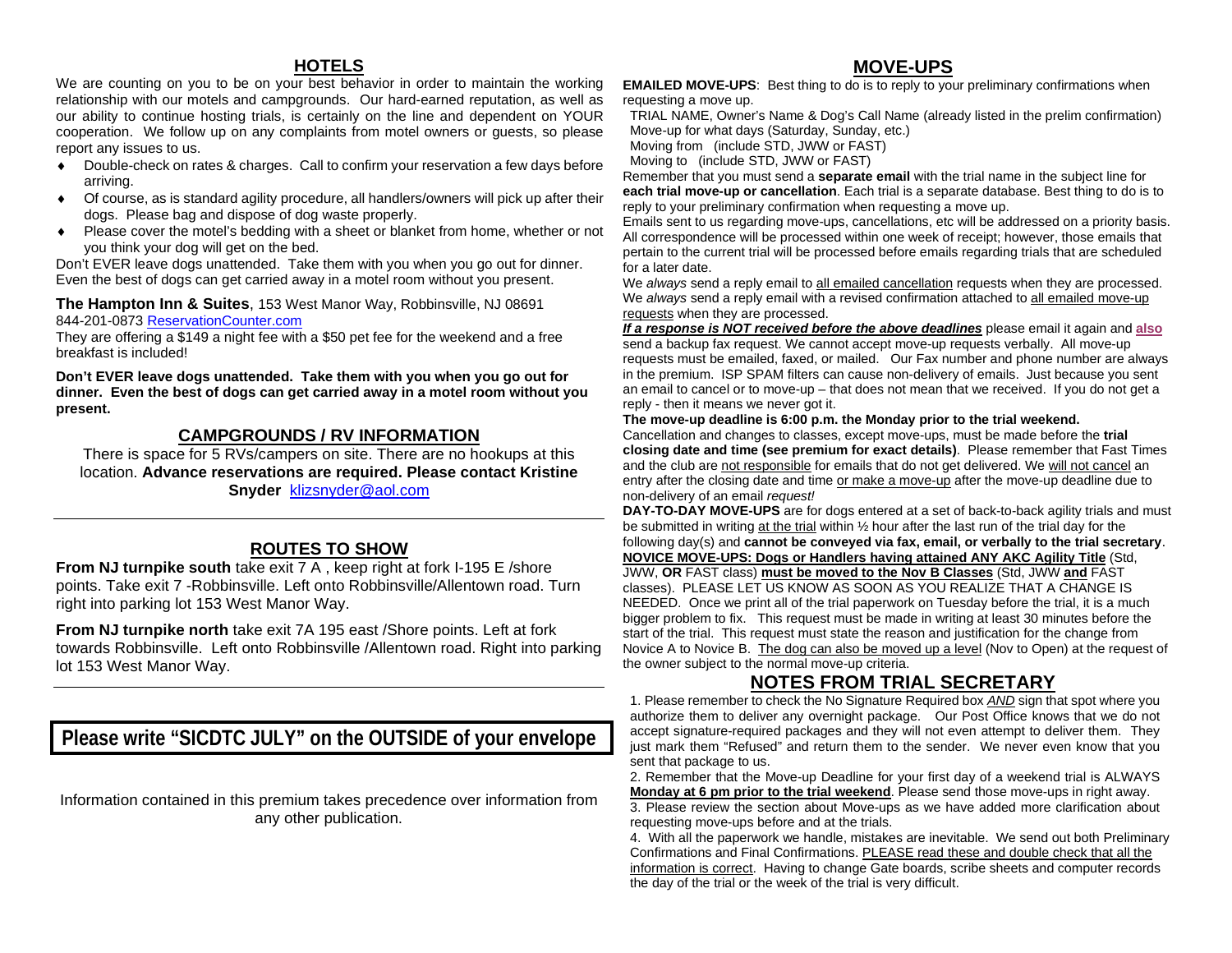### **PRIZES**

#### NEW TITLE ROSETTES and MACH/PACH BARS provided.

MACH/PACH/AGCH, Master & Master preferred title rosettes also provided by Fast Times.

#### **CLASSES AND DIVISIONS**

| Class            | Levels Offered in Standard, JWW and FAST Classes (if offered) |
|------------------|---------------------------------------------------------------|
| Regular          | Novice A & B, Open, Ex, Master & Premier                      |
| <b>Preferred</b> | Novice P, Open P, ExP, Master P & Premier P                   |

Please see the AKC Regulations for Agility Trials for current class descriptions.

| <b>REGULAR</b>      | <b>PREFERRED</b>   | <b>HEIGHT AT WITHERS</b>                                                                                 |
|---------------------|--------------------|----------------------------------------------------------------------------------------------------------|
| Handlers may opt    | Handlers must run  | Owners are responsible for entering their dog in the                                                     |
| to run their dog in | their dog in their | proper height division.                                                                                  |
| a higher height     | proper eligible    |                                                                                                          |
| division.           | height.            |                                                                                                          |
| ጸ"                  | 4"                 | For dogs 11 inches and under at the withers                                                              |
| 12"                 | 8"                 | For dogs 14 inches and under at the withers                                                              |
| 16"                 | 12"                | For dogs 18 inches and under at the withers                                                              |
| 20"                 | 16"                | For dogs 22 inches and under at the withers                                                              |
| 24"                 | 20"                | For dogs over 22 inches at the withers ONLY                                                              |
|                     |                    | Dogs who measure into the 8" through 20" regular<br>jump height divisions may opt to enter the 24-choice |
| 24C                 | n/a                | height division at their owner's discretion. Dogs who                                                    |
|                     |                    | measure into the 24" regular jump height division                                                        |
|                     |                    | may not enter 24-choice.                                                                                 |

### **HEIGHT DIVISIONS**

### **Data Entry and Changes to your Information**

Data entry mistakes happen. That is why Fast Times asks everyone to READ both preliminary & final confirmations. For the majority of entries, dog and owner/handler information remains the same. We ask that you **highlight any** of the following changes on your entry forms:

- New email address
- New Titles
- New Handler
- New address and/or phone number
- New jump height

(including jump height changes from trial to trial. For example, dog jumps 20" at one trial, then 24C" in the next trial.)

Highlighting these changes on entry forms is very helpful so that these changes can be updated in the Fast Times database. ALWAYS review your confirmations carefully to ensure that your requested changes have been made.

#### **RETURNED CHECKS** do not constitute a valid entry fee. A \$30 fee will be charged for most bounced checks. Additional fees will apply for checks returned due to exhibitor negligence (ie: stop payment, insufficient funds, closed account).

#### **TELEPHONE AND UNSIGNED ENTRIES** cannot be accepted.

**ENTRIES NOT ON OFFICIAL AKC ENTRY FORMS OR PHOTOCOPIES OF ENTRY FORMS** without the Agreement and Rules attached to the Official AKC Entry Form are **NOT ACCEPTABLE**.

**ENTRIES RECEIVED WITHOUT FEES** will not be accepted.

**NO ENTRY SHALL BE MADE AND NO ENTRY SHALL BE ACCEPTED WHICH SPECIFIES ANY CONDITIONS AS TO ITS ACCEPTANCE.**

**ACKNOWLEDGEMENT OF ENTRIES** will be made as soon as trial closes or limits are reached. Acknowledgment of entries will include confirmation notices.

- **ENTRY FEES** shall not be refunded in the event that a dog is absent, disqualified, excused by Veterinarian or Judge, or barred from competition by action of Trial Committee. If because of riots, civil disturbances or other acts beyond the control of the management, it is impossible to open or to complete the match, no refund of entry fees will be made.
- **ERRORS ON ENTRY BLANKS**-Owners are responsible for errors in making out entry forms, and no entry fee will be refunded in event of such errors or cancellation of entries after trial has closed.

#### **CONSULT FINAL CONFIRMATION FOR TIME OF JUDGING.**

**WALK-THRUS.** No umbrellas allowed during walk-thrus.

- **JUDGES ARE NOT REQUIRED TO WAIT FOR DOGS**. The Owner of each dog is solely responsible for having it ready at ringside when it is to be judged. The Club has no responsibility for providing service through a public address system or stewards or runners for the purpose of calling or locating dogs that are not brought into the ring when required.
- **TRIAL COMMITTEE** will use due care and diligence for the welfare of dogs and exhibitors, but will not be responsible for, nor assume any liability in the event of an accident or misfortune to either dogs or exhibitors participating in this show.
- **DOGS** This trial is open to all dogs fifteen (15) months of age or older that are registered with the American Kennel Club or that have AKC Limited Registration, Purebred Alternative Listing/Indefinite Listing Privileges (PAL/ILP), AKC Canine Partners listing number (**if the trial-giving club is offering the option of Canine Partners entries. See front page of the premium for that information**), or approved Foundation Stock Service (FSS) breeds are eligible to participate*.* All American dogs that have been listed with AKC Canine Partners may participate if the trial-giving club is offering the option of mixed breed entries and provided their listing number has been recorded on the entry form. Dogs with a Purebred Alternative Listing/Indefinite Listing Privileges (PAL/ILP) or an AKC Canine Partners listing number must be spayed or neutered in order to compete. Wherever the word "dog" is used in these regulations it includes both sexes. Dogs should be physically sound. Dogs that are blind shall not be eligible, and neither are bitches in season, aggressive dogs, or dogs suffering from any deformity, injury, or illness which may affect the dog's physical or mental performance. No dog shall compete if it is taped or bandaged in any way or has anything attached to it for medical purposes. Refer to Chapter 2 of the Registration and Discipline Rules for the listing of registerable breeds that may participate. Puppies under four months of age are strictly prohibited from the trial grounds.
- **DOGS MAY ARRIVE** any time prior to judging, otherwise, they must be available for measuring before their class begins.

Exhibitors should follow their veterinarians' recommendation to assure their dogs are free of internal and external parasites, any communicable diseases, and have appropriate vaccinations.

This club agrees to arbitrate claims as set forth on the Official AKC Entry Form for this event.

#### **\*\*\*\*TRIAL REGULATIONS FOR EXHIBITORS\*\*\***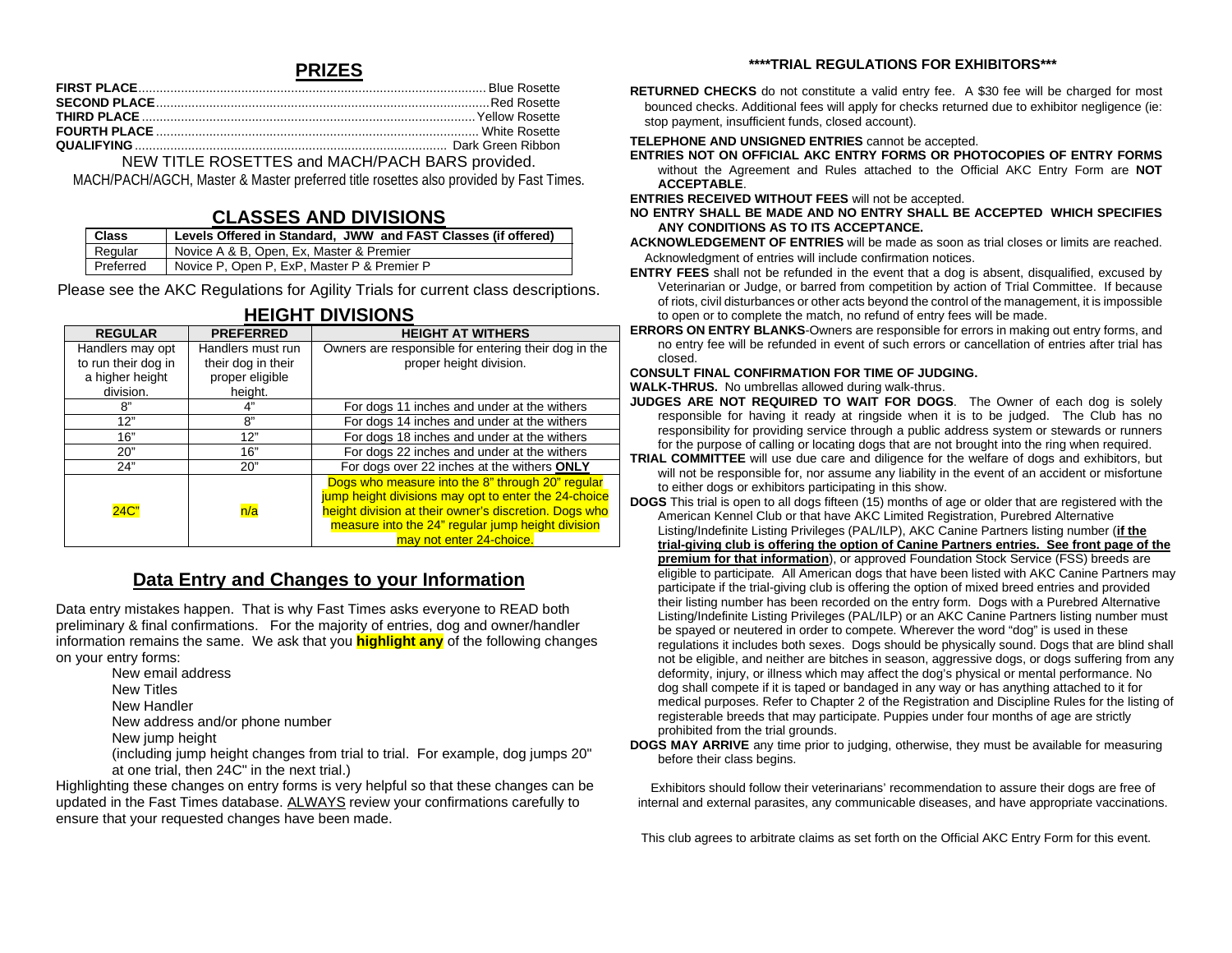#### **Entering a Mixture of Regular and Preferred Classes Within the Same Trial Weekend – Multiple Jump Heights Within the Same Trial Day**

Effective January 1, 2020, exhibitors may enter a mixture of both Regular and Preferred classes on the same trial day and/or during a trial weekend. Any mixture of Regular and Preferred classes is allowed. Please note that if a dog qualifies in Regular Master Standard and Preferred Master JWW (or vice versa) on the same trial day, then NO Double Q shall be earned toward either the MACH or PACH title. The Double Q still requires that Standard Agility and Jumpers With Weaves be either both Regular OR both Preferred on the same trial day.

Additionally, within the same Regular or Preferred classes, a dog may now be entered in multiple jump heights within the same trial day. For example, the same dog may now be entered in 20-inch Master STD/JWW while also entered in 24C-inch Premier STD/JWW on the same trial day.

A separate entry form must be submitted when the same dog is being entered in a mixture of Regular and Preferred and/or different jump heights within the same trial weekend thereby clearly indicating which class(es) and/or jump heights belong together for each trial day of the weekend.

#### **Entering For Exhibition Only (FEO)**

#### **FEO runs WILL be allowed at these trials in Fast & T2B.**

As of January 1, 2021, For Exhibition Only (FEO) and Fix and Go On (FNG) are permanent parts of the AKC agility program. Below is the updated language.

FEO allows exhibitors to work with their dogs in a trial environment. FEO is only offered in the Time 2 Beat and FAST classes. Participation in FEO is non-qualifying.

- FEO runs are treated as trial entries. The exhibitor must enter the class(es) (T2B and/or FAST) prior to the closing date, pay class entry fee(s) and the Trial Secretary must record the entry in the Trial Catalog as part of the results for that class. FEO does not need to be noted on the entry form; the handler will declare the day of the show.
- Dogs may be entered in any jump height for FEO runs. If entered in an ineligible jump height, the team is committed to FEO for that run and must declare FEO on the start line. Day of show jump height changes are not allowed.
- Dogs may be entered in any level of FAST (Novice, Open, Excellent, Master). If the dog is not eligible for the level entered, the team is committed to FEO for that run and must declare FEO on the start line. Day of show level changes are not allowed.
- The exhibitor must declare FEO in the ring prior to leading out. FEO may be declared earlier (ex. when checking in at the gate board).
- Toys are allowed in the ring. Toys must be non-audible and may not leave the handler's hand Toys that roll freely may not be used.
- Food/treats are not allowed in the ring.
- FEO should be utilized for the benefit of the dog and not as a punitive correction. Harsh verbal and /or physical corrections shall not be tolerated. Any determination of harshness by the judge shall be immediately whistled and the handler will be dismissed from the ring.
- A judge must monitor the entire run. Judges can stop a run at any time.

#### **Fix and Go On (FNG)**

FNG allows exhibitors to immediately reattempt an obstacle at any time while on course when the dog's performance of an obstacle is not to their expectation. This allows the dog to successfully complete the obstacle then finish the course or leave the ring on a positive note. Using FNG will result in a non-qualifying score. Fix and Go On is not pre-entered; rather, it occurs during the course of the run.



*WE KNOW THE SCORE….* **A Premier Provider of Trial Secretary Services**

*Please visit our website for Trial information and the following features:* **Pownloadable Premiums**<br>**Post Trial sent via email Post-Trial Results on Web** 

**[WWW.FASTTIMESAGILITY.COM](about:blank)**

May 7- 8, 2022 **Staten Island Companion Dog Training Club (SICDTC) (Agility)**<br>May 13-14-15, 2022 Wilmington Kennel Club **(Agility) Wilmington Kennel Club (Agility)** May 14-15, 2022 Port Chester Obedience Training Club **(Agility)** May 20-21, 2022 Princeton Dog Training Club **(Agility)**<br>May 22, 2022 Lower Bucks Dog Training Club **(Agili** May 22, 2022 Lower Bucks Dog Training Club **(Agility)** May 27-28-29, 2022 Skyline Agility Club **(Agility)** May 27-28-29, 2022 Bloomsburg Agility Runners Club (BARC) **(Agility)** May 28-29, 2022 Tail Blazers Agility Club (TBAC) **(Agility)** June 3-4-5, 2022 Bayshore Companion Dog Club (AKC) **(Agility) June 3-4-5, 2022** Lower Camden County DTC **(Obedience/Rally trials)**<br>June 10-11-12, 2022 Lower Bucks DTC **(requiar Agility & ISC cup)** June 10-11-12, 2022 Lower Bucks DTC **(regular Agility & ISC cup)** Agility Association of Central NJ (JAG) (Agility) June 18, 2022 Westminster Kennel Club **(Agility)** June 25-26, 2022 Delaware Valley German Shepherd Dog Club **(Agility)** July 1-2-3, 2022 Kruisin Kanines Agility Club **(Agility)** July 9-10, 2022 Bayshore Companion Dog Club (AKC) **(Agility)** July 16-17, 2022 Lower Camden County DTC (AKC) **(Agility)** July 16-17, 2022 Princeton Dog Training Club **(Obedience/Rally trials) July 17, 2022 Bayshore Companion Dog Club (Rally Trials)**<br>July 22, 2022 **Bayshore Companion Dog Club** (NJAC) (Ag Northwest New Jersey Agility Club (NJAC) (Agility) July 23-24, 2022 Staten Island Companion Dog Training Club (SICDTC) **(Agility)** July 30-31, 2022 Schooley's Mountain Kennel Club **(Agility)** August 5-6-7, 2022 **Bayshore Companion Dog Club (Obedience/Rally trials)**<br>August 6-7, 2022 Agility Association of Central NJ (JAG) (Agility) August 6-7, 2022 Agility Association of Central NJ (JAG) **(Agility)** August 13-14, 2022 Kruisin Kanines Agility Club **(Agility)** August 13-14, 2022 Kruisin Kanines Agility Club **(Agility)** August 20-21, 2022 Monticello KC (AKC) **(Agility)** Lower Camden County DTC (AKC) (Agility) August 27-28, 2022 Lower Bucks Dog Training Club (AKC) **(Agility)** Sept 1-2-3-4, 2022 Berks County Dog Training Club (AKC) **(Agility)** Sept 9-10-11, 2022 Skyline Agility Club (AKC) **(Agility)** Sept 10-11, 2022 Tail Blazers Agility Club (AKC) **(Agility)** Sept 17-18, 2022 Priceton Dog Training Club (AKC) **(Agility)**<br> **Sept. 23-24-25, 2022** Lower Camden County DTC **(Obedience/R Lower Camden County DTC (Obedience/Rally trials)** Sept 24-24, 2022 Delaware Valley German Shepherd Dog Club **(Agility)** Bayshore Companion Dog Club (AKC) **(Agility)** Oct 7-8-9-10, 2022 South Jersey Agility Club **(Agility with ISC)**  Nova Scotia Duck Tolling Retriever Club (Agility) Oct 14-15-16, 2022 Burlington Kennel Club **(Agility)** Oct 15-16, 2022 **Berks County Dog Training Club (Agility)**<br>
Oct 21-22-23, 2022 Skyline Agility Club (Agility) Oct 21-22-23, 2022 Skyline Agility Club **(Agility)** Oct 28, 2022 **Kruisin' Kanines Agility Club (Agility)**<br>
Oct 29-30. 2022 Lower Camden County Dog Training ( Oct 29-30, 2022 Lower Camden County Dog Training Club **(Agility)** Bloomsburg Agility Runners Club (Agility) Nov 4, 2022 Kruisin' Kanines Agility Club **(Agility)** Nov 5-6, 2022 Staten Island Companion Dog Training Club **(Agility)** Nov 11-12-13, 2022 Eastern Irsish Setter & Garden State Norwegian Elkhound **(Agility) Bayshore Companion Dog Club (Obedience/Rally trials)**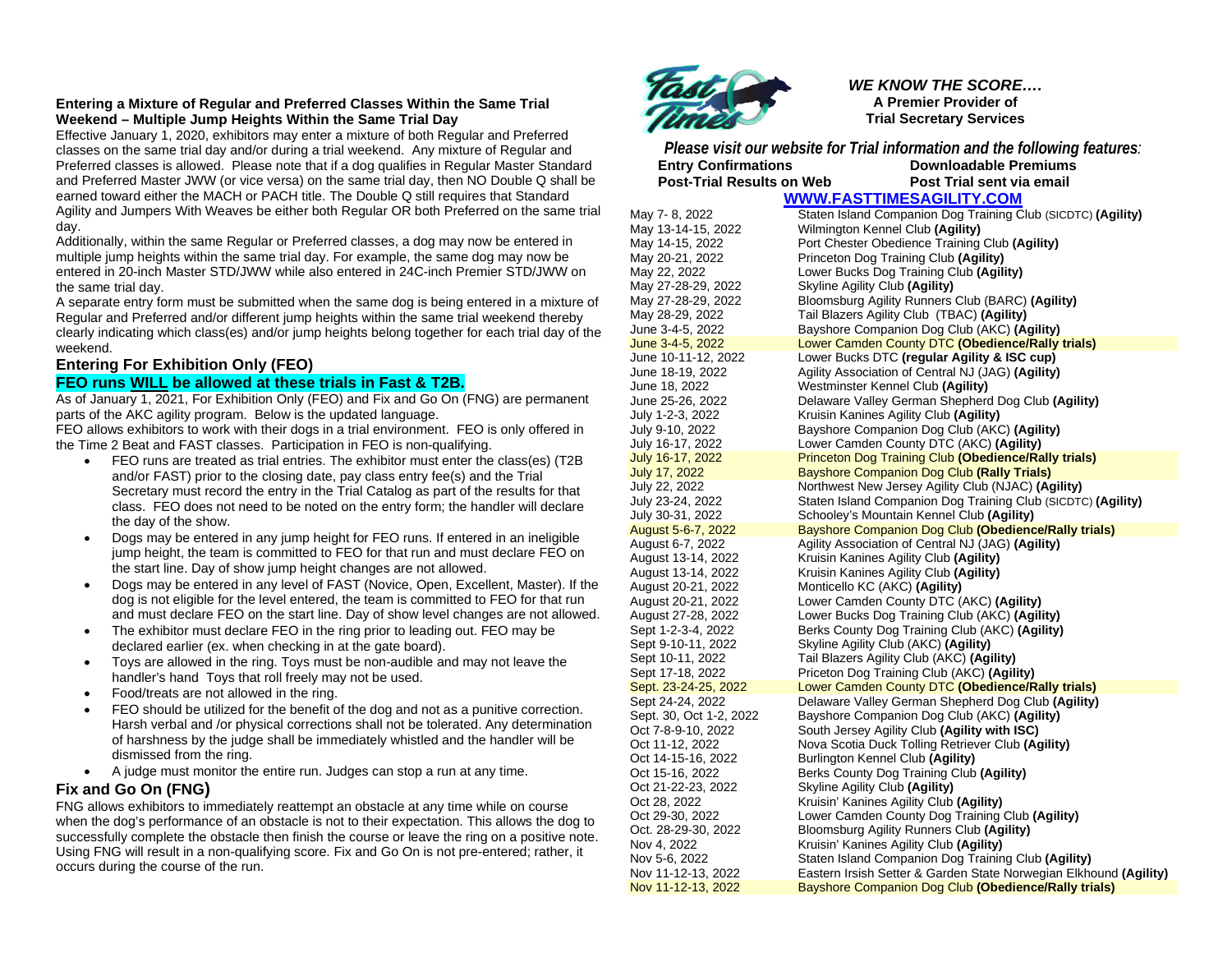### **Simplified Jump Height Card Process**

When filling out the entry form, there is a new section at the top of the form for exhibitors to designate if your dog needs to be measured. Please check the appropriate box so that the Trial Secretary knows whether to include your dog on the *Dogs To Be Measured List*. It is no longer required that you submit a copy of your dog's jump height card with your entry form or show it during day of show check-in.

#### **How do I know if I have a valid jump height card?**

**If your dog is under the age of two years as of the trial's date**: One (1) temporary measurement is required. Once measured, be sure to retain the Agility Measurement Form yellow copy, otherwise your dog needs to be measured. If your dog turns two years of age or is older as of the trial's date, your temporary measurement expires on their 2nd birthday and your dog needs to be measured.

**If your dog is the age of two years or older as of the trial's date**: A minimum of two (2) permanent measurements are required. If both permanent measurements place your dog into the same jump height class, the AKC office will issue you a permanent card. If not, then a third measurement is required to determine the dog's jump height class. Until such time that you have received all required measurements for a permanent jump height card, check the "My dog needs to be measured" box. Upon arrival at the trial, you must check to see if there is a Volunteer Measuring Official and/or an Agility Field Rep. present to perform official measurements. If not, and you posses a yellow copy of the Agility Measurement Form from a previous measurement, then your armband may be picked up during Check-In in lieu of being measured by the judge of record. Once you have received your permanent card from the AKC office, check the "My dog has a **Permanent** Jump Height Card" box on all future entry forms.

**Exception to the 2 permanent measurement requirement:** If your dog measures over 22 inches at the withers, you have the option of selecting the "Over 22" Request Perm" box at the top left corner of the Agility Measurement Form to receive a permanent jump height card from AKC after a single measurement. If you do so, please also sign below the checkbox. By doing so, you are giving up your right to have a 2nd measurement performed on your dog in the future; however, you are not giving up your right to have the challenge measurement process performed in the future. Once you have received your permanent card from the AKC office, check the "My dog has a **Permanent** Jump Height Card" box on all future entry forms.

#### **What if my dog measures into a different jump height then what he is entered?**

If your dog has been measured by an AKC Field Representative or Volunteer Measuring Official (VMO) and is now eligible to jump in a lower height class, the measurement is effective immediately including any runs (regular or preferred class) which have not yet occurred on the same day that the measurement is recorded. This immediate action does not apply to measurements taken as part of completing the challenge measurement process. Dogs who measure into a higher jump height have always been required to be moved immediately.

#### **May I challenge my dog's jump height card measurement?**

Yes, each dog may go through the challenge process once after the age of two (2) years, if requested by the owner. (Any dogs under the age of two (2) years are also eligible for a challenge measurement.)

#### **What is the jump height card challenge process?**

The jump height card challenge process replicates the original measurement steps. A minimum of two (2) challenge measurements are required. If both challenge measurements place your dog into the same jump height class, then you will be issued a new permanent card from the AKC office. If the two challenge measurements place the dog in different jump height classes, then a third challenge measurement is required to determine the dog's jump height class.

Until such time that you have received all required challenge measurements, you must continue to compete at the original jump height stated on the permanent jump height card that is in your possession.

**It is the sole responsibility of the exhibitor to have their original, official jump height card or temporary jump height form at each trial to present upon request. Additionally, if a measurement is necessary, it is the exhibitor's responsibility to have their dog measured prior to running.** *Regulations for Agility Trials, Chapter 2, Section 4.*

### **Wait List for Withdrawn Entries after Closing**

**All entries** must be received by the Trial Secretary prior to the trial closing date. This trial is offering a Wait List to fill openings created by withdrawn entries after the trial's closing. A maximum number of entries will be placed on the wait list based on the entry limits as follows:

- If trial is one ring/330- 350 runs, maximum will be 25 entries on the waitlist.
- If the trial is 2 rings/550-700 runs, the maximum will be 50 dogs on the waitlist.
- If the trial is 3 ring/ 990-1050 runs, the maximum will be 75 runs on the waitlist.
- Any entry withdraw requests received by 8 am the Wednesday, ONE WEEK BEFORE the trial weekend will be replaced by a wait listed entry if any are available.
- If a withdrawn entry is replaced by a waitlisted entry, a refund will be issued for the withdrawn entry minus a \$5 processing fee.
- Waitlisted entries that do not move off the wait list into the trial by Wednesday @ 8 am ONE WEEK BEFORE the trial weekend will receive a refund.

### **If there is not a waitlist, there is no refund if you want to pull after the closing date.**

If you have not heard about your Wait List status by Friday the week

before the trial weekend, please contact Fast Times ASAP.

# **SICDTC NEEDS YOUR HELP!!!**

It takes a lot of people to run an agility trial. The club would appreciate your help in making this an efficient and successful trial. All our volunteers will receive a chance to win raffle prizes & vendor bucks!

For questions or help signing up please contact Bonnie Ovnicek, via email: [bovnicek@yahoo.com](mailto:bovnicek@yahoo.com)

**This club will be using Google Docs for worker sign up. The link will be included on your final confirmation. It will also be listed on the trial webpage after trial closes [www.fasttimesagility.com.](about:blank)**